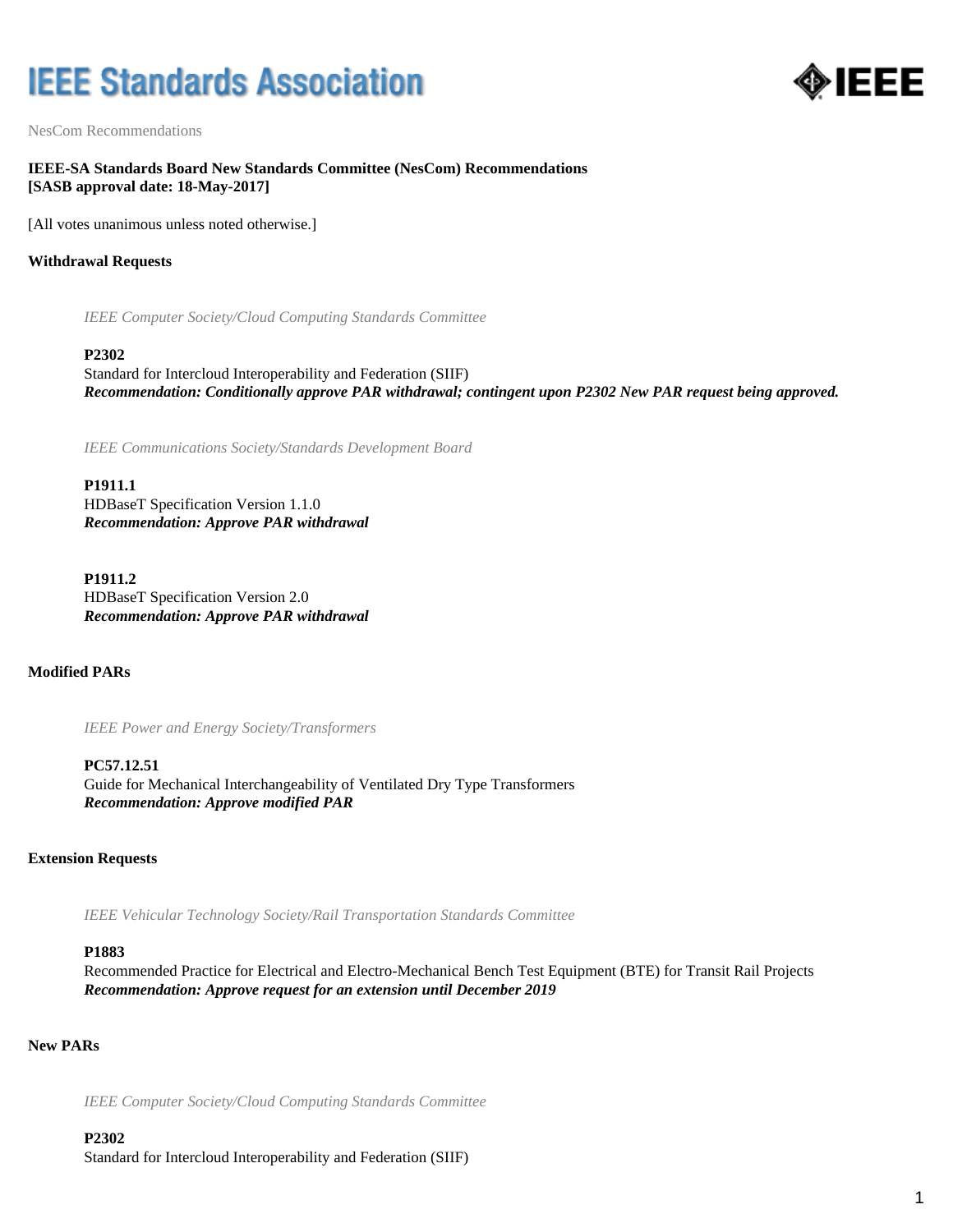## *Recommendation: Approve new PAR until December 2021*

### *IEEE Computer Society/LAN/MAN Standards Committee*

### **P802.3ch**

Standard for Ethernet Physical Layer Specifications and Management Parameters for Greater Than 1 Gb/s Automotive Ethernet *Recommendation: Approve new PAR until December 2021*

**P802.15.4-2015/Cor 1** Standard for Low-Rate Wireless Networks - Corrigendum 1 *Recommendation: Approve new PAR until December 2021*

*IEEE Computer Society/Software & Systems Engineering Standards Committee*

#### **P2030.4**

Guide for Control and Automation Installations Applied to the Electric Power Infrastructure *Recommendation: Approve new PAR until December 2021 (5 in favor, 2 opposed)*

*IEEE Consumer Electronics Society/Standards Committee*

## **P2048.9**

Standard for Virtual Reality and Augmented Reality: Immersive Audio Taxonomy and Quality Metrics *Recommendation: Approve new PAR until December 2021*

#### **P2048.10**

Standard for Virtual Reality and Augmented Reality: Immersive Audio File and Stream Formats *Recommendation: Approve new PAR until December 2021*

#### **P2048.11**

Standard for Virtual Reality and Augmented Reality: In-Vehicle Augmented Reality *Recommendation: Approve new PAR until December 2021*

#### **P2048.12**

Standard for Virtual Reality and Augmented Reality: Content Ratings and Descriptors *Recommendation: Approve new PAR until December 2021*

*IEEE Industrial Electronics Society/Industrial Electronics Society Standards Committee*

#### **P21451-002**

Recommended Practice for Low-Power Smart Transducers Applications *Recommendation: Approve new PAR until December 2021*

*IEEE Instrumentation and Measurement Society/TC39 - Measurements in Power Systems*

#### **P61869-105**

Recommended Practice for Uncertainty Evaluation in the Calibration of Instrument Transformers *Recommendation: Approve new PAR until December 2021*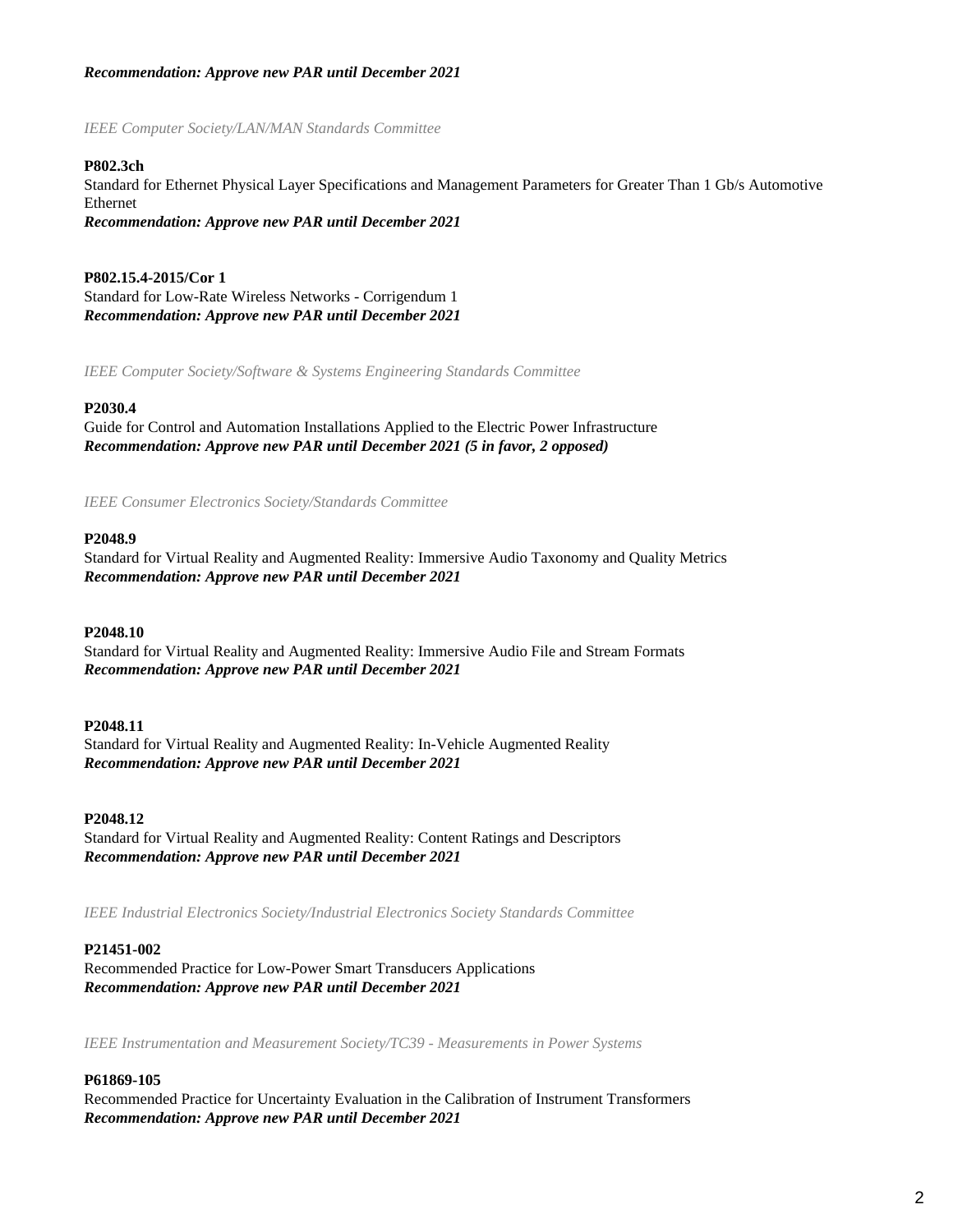*IEEE Instrumentation and Measurement Society/TC9 - Sensor Technology*

## **P21451-1-5**

Standard for a Smart Transducer Interface for Sensors, Actuators, and Devices - Simple Network Management Protocol (SNMP) for Networked Device Communication *Recommendation: Approve new PAR until December 2021*

*IEEE Power and Energy Society/Substations*

**P837-2014/Cor 1** Standard for Qualifying Permanent Connections Used in Substation Grounding - Corrigendum 1: Correct EMF Current Value for 5/8 Ground Rod *Recommendation: Approve new PAR until December 2021*

*IEEE Power and Energy Society/Switchgear*

**PC37.41-2016/Cor 1** Standard Design Tests for High-Voltage (>1000 V) Fuses and Accessories - Corrigendum 1 *Recommendation: Approve new PAR until December 2021*

*IEEE Robotics and Automation Society/Standing Committee for Standards*

## **P7007**

Ontological Standard for Ethically Driven Robotics and Automation Systems *Recommendation: Approve new PAR until December 2021*

## **PARs for the Revision of Standards**

*IEEE Computer Society/LAN/MAN Standards Committee*

**P802.3**

Standard for Ethernet *Recommendation: Approve PAR for the revision of a standard until December 2021*

## **P802.19.1**

Standard for Information Technology - Telecommunications and Information Exchange Between Systems - Local and Metropolitan Area Networks - Specific Requirements - Part 19: Wireless Network Coexistence Methods *Recommendation: Approve PAR for the revision of a standard until December 2021*

*IEEE Industry Applications Society/Petroleum & Chemical Industry*

## **P1709**

Recommended Practice for 1 kV to 35 kV Medium-Voltage DC Power Systems on Ships *Recommendation: Approve PAR for the revision of a standard until December 2021*

*IEEE Power and Energy Society/Nuclear Power Engineering*

## **P628**

Standard Criteria for the Design, Installation, and Qualification of Raceway Systems for Class 1E Circuits for Nuclear Power Generating Stations